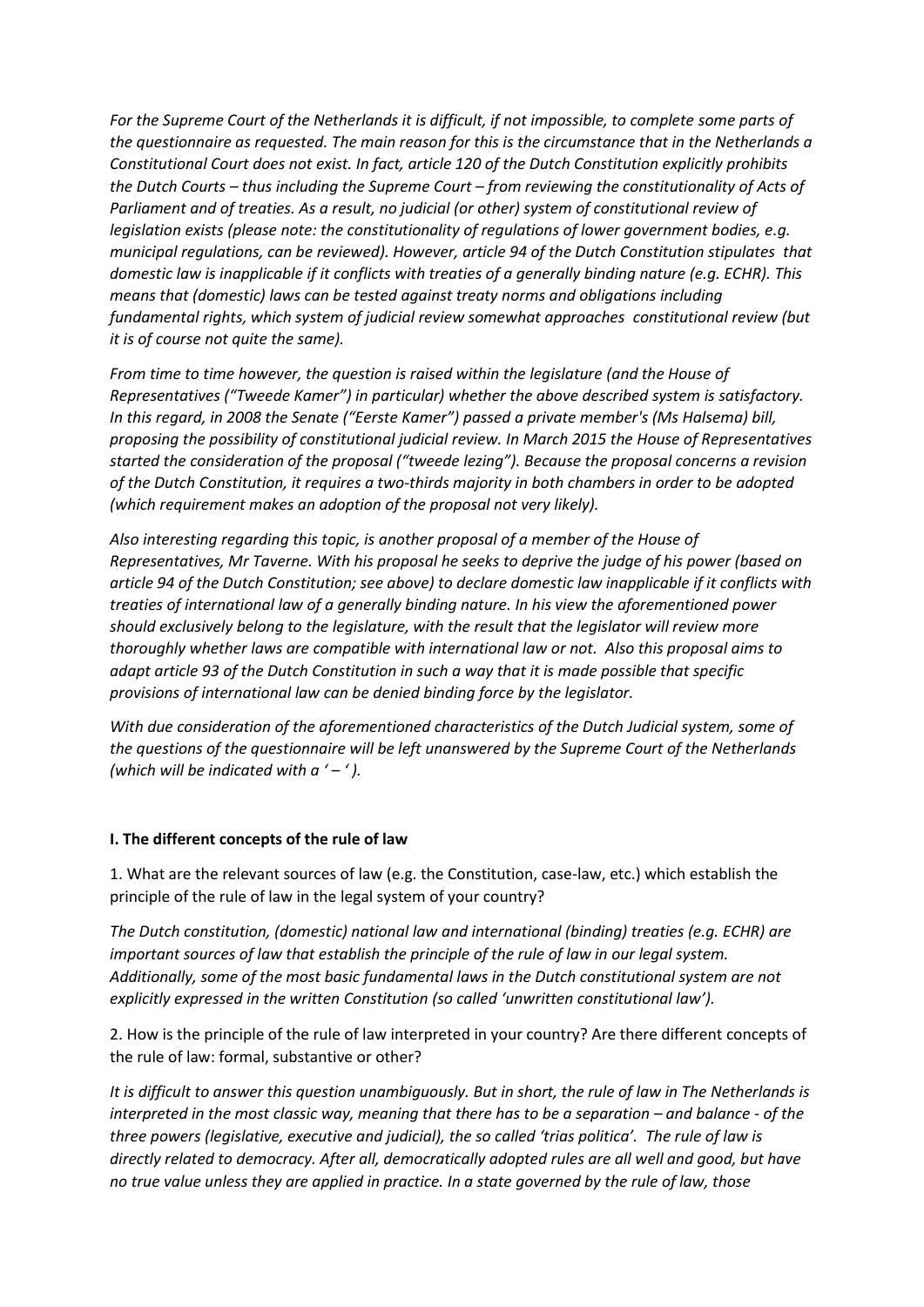*democratically adopted rules are indeed put into practice. Also, in such a state the upmost respect for fundamental rights is of immense importance, which can on occasion entail that the opinion of the majority should not always prevail.* 

3. Are there specific fields of law in which your Court ensures respect for the rule of law (e.g. criminal law, electoral law, etc.)?

*The rule of law is always respected by the three sections (civil, criminal and tax law) of the Supreme Court of the Netherlands.* 

4. Is there case-law on the content of the principle of the rule of law? What are the core elements of this principle according to the case-law? Please provide relevant examples from case-law.

*In 2014 the tax chamber of the Supreme Court ruled – in brief - that a person that is not financially capable of paying court fees, cannot be declared inadmissible (Hoge Raad 28 March 2014, ECLI:NL:HR:2014:699). In this context, also see the ruling of the civil chamber of the Supreme Court concerning court fees, as mentioned in the answer to question 9.* 

5. Has the concept of the rule of law changed over time in case-law in your country? If so, please describe these changes referring to examples.

6. Does international law have an impact on the interpretation of the principle of the rule of law in your country?

*Yes, in particular the case law of the ECtHR, which has influenced the Dutch legal system in various ways. Sometimes the ECtHR's interpretation of the Convention leads to the conclusion that the Netherlands has violated the ECHR. For example in the "Engel" ruling (ECtHR 8 June 1976, NJ 1978, 223, AA 1977, 55, (Engel v the Netherlands)) the ECtHR determined that the military disciplinary penalties of close arrest and committal to a disciplinary unit involved a deprivation of liberty. Subsequently, this ruling was a reason to amend the legislation concerned. Sometimes that adjustment of legislation takes the form of amending a number of provisions or adding a number of new provisions to an already existing Act. At other times, the adjustment takes the form of the implementation of a completely new act, which sees an adjustment being made to the national system of the division of powers and checks and balances (e.g. ECtHR 23 October 1985, NJ 1986, 102, (Benthem v the Netherlands)). But rulings by the ECtHR may also lead to an adjustment of the policy of the executive (e.g. ECtHR 22 November 2007, NJ 2008, 216, (Voskuil v the Netherlands) and ECtHR 14 September 2010, NJ 2011, 230, (Sanoma Uitgevers B.V. v the Netherlands)). And rulings may simply amount to criticism of the way in which national courts apply national legislation (e.g. ECtHR 31 July 2012 (Van der Velden v the Netherlands)). In brief, all state powers are influenced by the ECHR through the case law of the Court. Apart from the direct influence of the ECtHR's case law, there is also the indirect influence of the legislature and the administration through the case law of the national courts under the scope of Article 94 Constitution.*

## **II. New challenges to the rule of law**

*-*

7. Are there major threats to the rule of law at the national level or have there been such threats in your country (e.g. economic crises)?

*A 2011 proposal to substantially increase the amount of Court Fees was withdrawn (after consulting the President of the Supreme Court and the Procurator-General on this matter; [https://www.rechtspraak.nl/Organisatie-en-contact/Organisatie/Hoge-Raad-der-Nederlanden/Over-](https://www.rechtspraak.nl/Organisatie-en-contact/Organisatie/Hoge-Raad-der-Nederlanden/Over-de-Hoge-Raad/Publicaties/Rapporten%20en%20adviezen/Griffierechten.pdf)*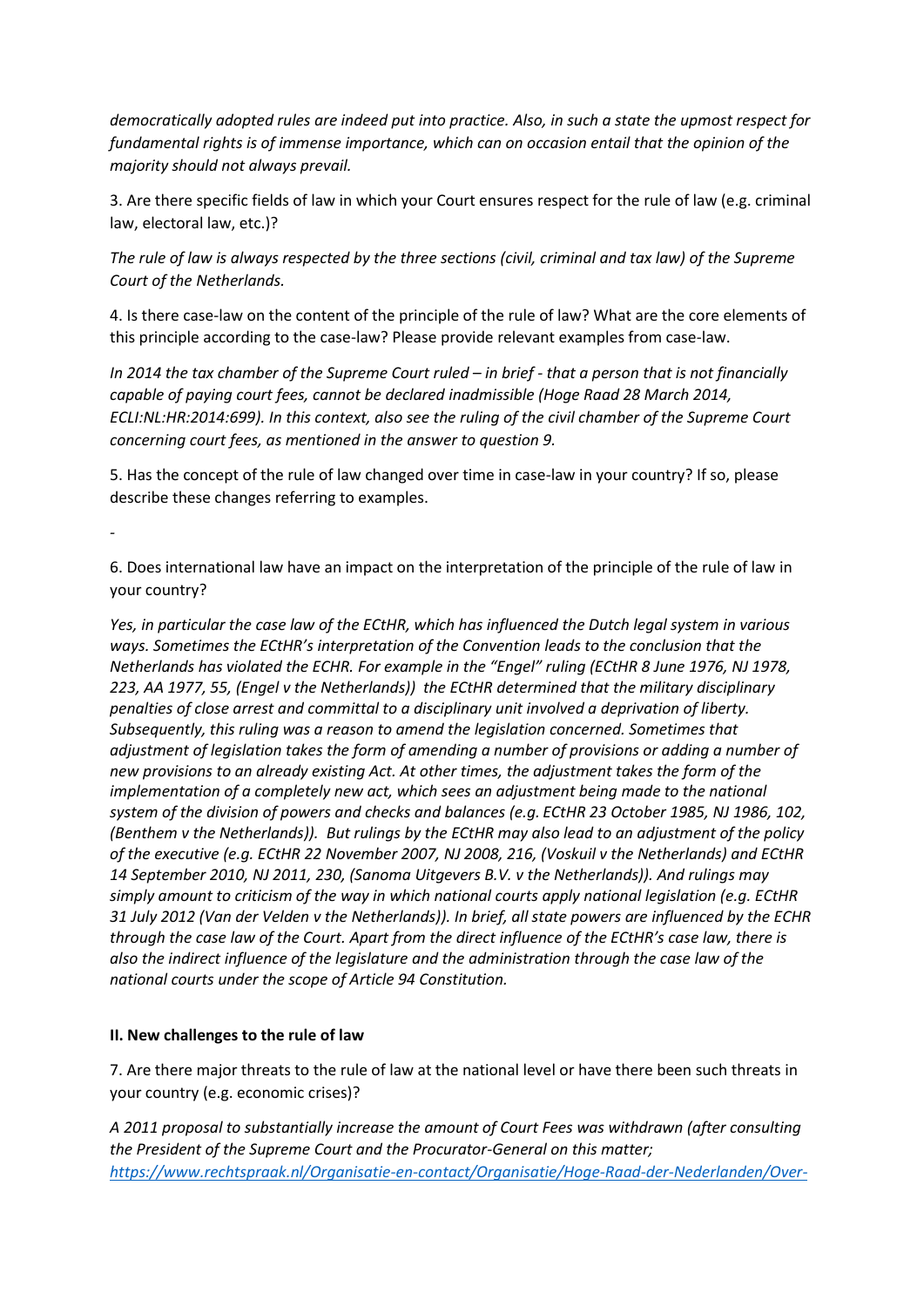*[de-Hoge-Raad/Publicaties/Rapporten%20en%20adviezen/Griffierechten.pdf](https://www.rechtspraak.nl/Organisatie-en-contact/Organisatie/Hoge-Raad-der-Nederlanden/Over-de-Hoge-Raad/Publicaties/Rapporten%20en%20adviezen/Griffierechten.pdf) ), because the proposed legislation would seriously endanger the constitutional right (also embedded in international treaties) of access to justice . Also, one can argue that the proposal by Mr Taverne (as mentioned in the introduction to this questionnaire) that aims to deprive the judge of his power to declare domestic law inapplicable if it conflicts with treaties of international law of generally binding nature, may constitute a threat to the rule of law.* 

8. Have international events and developments had a repercussion on the interpretation of the rule of law in your country (e.g. migration, terrorism)?

*As in many other European countries, the rise of terrorism in recent years sometimes results in "stricter" legislation in an attempt by the legislator to protect citizens against terrorism. An example of this is the – by some publicly criticized – proposal of a new legislative proposal by the Dutch Minister of Justice, who wants to broaden the possibilities for fighting terrorism. This objective involves proposals that would enhance the investigation and prosecution of terrorist acts. According to the proposal, the measures are necessary to continue to effectively combat terrorism and to prevent attacks as good as possible. The legislative proposal also takes into account recent manifestations of terrorism, such as the events taking place this past year in Western Europe and elsewhere. In addition, the Minister would also like to bolster the investigation and prosecution of terrorist offences. To that end, he proposes to broaden the possibilities for holding jihad fighters suspected of a terrorist offence in provisional detention. This measure would allow more time to gather evidence for those cases requiring complicated (forensic) investigatory work. According to the proposal, in such cases the Public Prosecution Service should be able to detain a terrorism suspect, even without strong suspicion, for an additional thirty days. Furthermore Dutch citizenship may be withdrawn if a person provides services which seriously harm the essential interests of the Kingdom of the Netherlands (e.g. terrorism). There is a proposal to also make this withdrawal possible in case someone helps with the preparation of a terrorist offense.* 

9. Has your Court dealt with the collisions between national and international legal norms? Have there been cases of different interpretation of a certain right or freedom by your Court compared to regional / international courts (e.g. the African, Inter-American or European Courts) or international bodies (notably, the UN Human Rights Committee)? Are there related difficulties in implementing decisions of such courts / bodies? What is the essence of these difficulties? Please provide examples.

*There are numerous cases in which our Court deals with national legal norms that collide with international norms, mostly set out by the ECHR. The Supreme Court of the Netherlands follows the ECtHR closely.* 

*One example in this regard is the Supreme Court's jurisprudence concerning "Salduz". The European Court of Human Rights (ECtHR) issued a judgment in the case of Salduz v. Turkey and formulated the basic premise that suspects being questioned by the police must have access to some form of legal assistance. If legal assistance is not provided, any statement made by a suspect during police interrogation may not be used against him/her (Salduz v. Turkey, ECtHR Grand Chamber (2008), No. 36391/02). At that time, it was unclear whether a general right to legal assistance during police interrogation could be derived from this premise. Following this ruling of the ECtHR, the criminal chamber of the Dutch Supreme Court issued important rulings regarding these questions (see, inter alia: Hoge Raad 30 June 2009, ECLI:NL:HR:2009:BH3081 and Hoge Raad 22 December 2015, ECLI:NL:HR:2015:3608). These rulings made clear how the jurisprudence of the ECtHR regarding legal assistance must be interpreted in the Dutch criminal justice system. In essence, all suspects were given the right to consult with a lawyer prior to the interrogation, and juvenile suspects were given*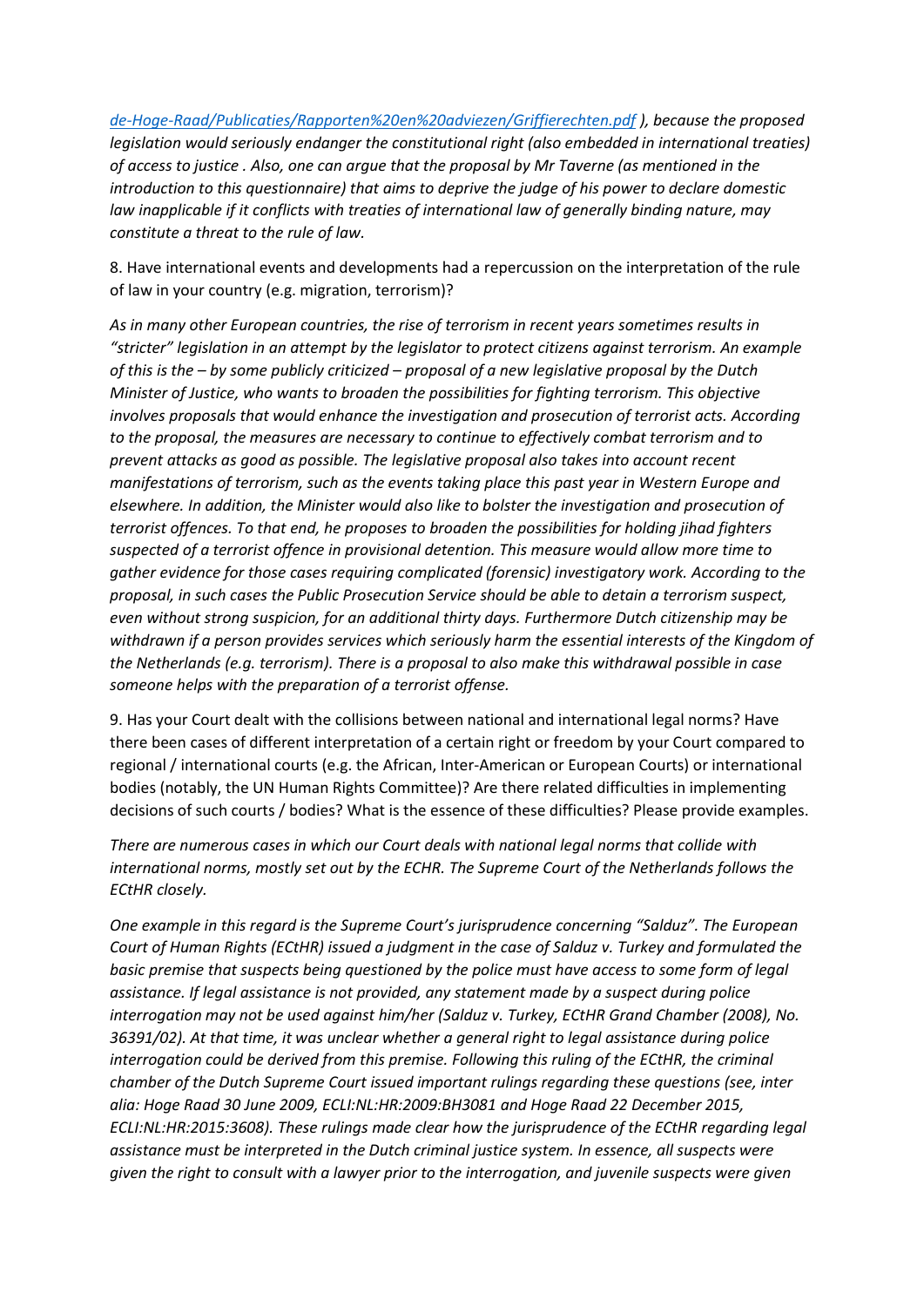*the right to have a lawyer or an appropriate adult present during the interrogation. These developments in legal assistance prior to and during police interrogation have resulted in the adaptation of regulatory instruments in the Netherlands.*

*Another interesting recent case is the ruling by the criminal chamber of the Supreme Court regarding the "life long sentence". In the "Murray" case, the European Court of Human Rights (Murray vs. The Netherlands, EHRM 26 April 2016, nr. 10511/10) the execution of a life sentence can under certain circumstances be considered inhumane and no one deserves to be treated as "forgotten human waste". This ruling by the ECtHR was made in a case brought by family members of murderer Murray. He was sentenced to life in prison for committing murder. He served his life sentence in the Correction Institute Aruba and asked to be pardoned several times, but all his requests were rejected. He was finally pardoned when he was terminally ill and died on November 26th, 2014, from the complications of cancer. According to the Court, the execution of Murray's life sentence proved an inhumane punishment, partly due to a lack of psychological counselling. The pardon-system also did not comply to the rules in this case - revenge and repression played a role in the evaluation of all his pardon requests. In the light of this ruling of the ECtHR the Supreme Court of the Netherlands ruled as follows (Hoge Raad 5 July 2016 ECLI:NL:HR:2016:1325):* 

*"In the review, the question that needs to be addressed is whether there have been such changes on the part of the convicted person and whether he or she has made such progress in their resocialisation that the continued implementation of life imprisonment is no longer justified. The criteria used in this context should not be so stringent that release is allowed only when a serious illness or other physical obstacle stands in the way of the further implementation of life imprisonment, or upon reaching an advanced age. The review must be based on information with respect to the convicted person as an individual as well as the opportunities offered for resocialisation. Moreover, at the time of the imposition of a life sentence, it must be clear to the convicted person to a sufficiently precise extent what objective criteria will be applied in the review, so that he knows what requirements must be met, if he wants - eventually – to be considered for a reduction of his sentence or for (conditional) release. The point of departure in the future must be that the review must take place after no more than 25 years after the imposition of life imprisonment and that after that period the possibility of periodical re-assessment is required. The reassessment shall be surrounded with sufficient procedural safeguards. The case law of the European Court of Human Rights does not require that a provision to curtail a life sentence can only consist of a statutory periodic review of the sentence by a judge. That does not detract from the view of the Hoge Raad that assigning the reassessment to a judge in itself represents an important guarantee that the implementation of life imprisonment will take place in accordance with Art. 3 of the ECHR. Finally, in order to provide a real opportunity for reassessment, it is important that the convicted person during the execution of the life sentence - even before the reassessment takes place - must be able to prepare for a possible return to society and that, related to this, possibilities for resocialisation should be offered within the framework of the implementation."* 

*The Supreme Court mentioned in its ruling that it anticipates the government to reform the law relating to life imprisonment in such a way that it would meet the standards it had spelled out, and that the Supreme Court will remain seized with the case until 5 September 2017. In other words: to be continued.* 

*In another recent ruling of the civil chamber of the Supreme Court of the Netherlands (Hoge Raad 8 April 2016, ECLI:NL:HR:2016:607), the Court ruled that in case of asylum seekers who have exhausted*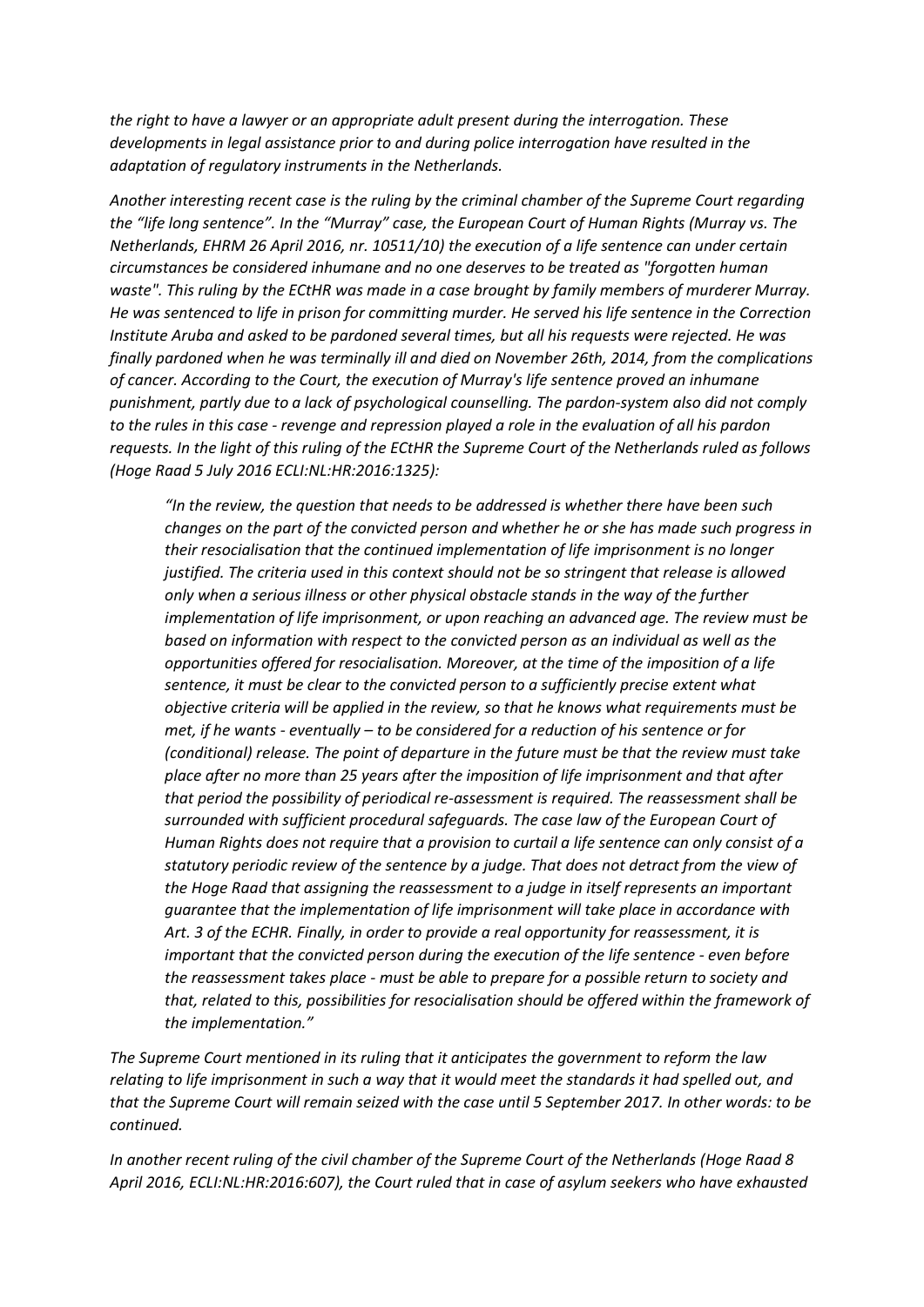*all legal procedures and which may earn no income because of this status and are not entitled to benefits and thus have no financial resources at all, the collection of court fees represents an unacceptable obstacle to the right to justice, as laid down in art. 6 ECHR.* 

## **III. The law and the state**

10. What is the impact of the case-law of your Court on guaranteeing that state powers act within the constitutional limits of their authority?

-

11. Do the decisions of your Court have binding force on other courts? Do other / ordinary courts follow / respect the case-law of your Court in all cases? Are there conflicts between your Court and other (supreme) courts?

*In the Netherlands, the lower courts are not formally bound by judgments of higher courts, including the Supreme Court. However, lower courts will generally follow the decisions of higher courts, those of the Supreme Court in particular, in similar matters. Consequently court rulings, especially those of the Supreme Court, have a wider importance than the specific case in respect of which that ruling was given. One of the most important tasks of the Supreme Court is to uphold uniformity in law. In new cases, therefore, the lower court will take the decisions of the Supreme Court into account when giving its judgment.*

12. Has your Court developed / contributed to standards for law-making and for the application of law? (e.g. by developing concepts like to independence, impartiality, acting in accordance with the law, *non bis in idem, nulla poena sine lege,* etc.).

*We like to believe that many of our rulings contribute towards better standards for law-making and a better application of law (also on the doctrines as mentioned in the question), as ensuring 'unity of the law' and contributing to the 'development of the law' are two of the Supreme Court's main tasks. For a recent ruling of the Supreme Court on the principle of 'non bis in idem' see: Hoge Raad 9 February 2016, ECLI:NL:HR:2016:222.*

13. Do you have case-law relating to respect for the rule of law by private actors exercising public functions?

*There are some rulings of the Supreme Court concerning the admissibility of actions/evidence by private actors exercising more or less public functions and/or tasks. For example, in a 2003 case – concerning the admissibility as evidence of observations made by a private detective - the Supreme Court ruled that if a private actor undertakes any form of investigative actions without knowledge of the police/investigating authorities, this will in principle not lead to the inadmissibility of the prosecution. However the Supreme Court also ruled that it cannot be ruled out that unlawful actions by private actors in this regard can, under certain conditions, lead to the exclusion of evidence as a result of a violation of principles of due process or a disregard of the rights of the defence (Hoge Raad 18 March 2003, ECLI:NL:HR:2003:AF4321). In later case law (Hoge Raad 2010 ECLI:NL:HR:2010:BL7688 and Hoge Raad 27 November 2012, ECLI:NL:HR:2012:BY0215) the Supreme Court ruled that if video footage that has been shot by a private person is voluntarily submitted (and on their own initiative) to the police, there is no need for a warrant by the prosecutor. This is a difference with a case from 2010 (Hoge Raad 21 December 2010, LJN BL7688), in which a supermarket had voluntarily given video footage from a security camera to the police, but not after*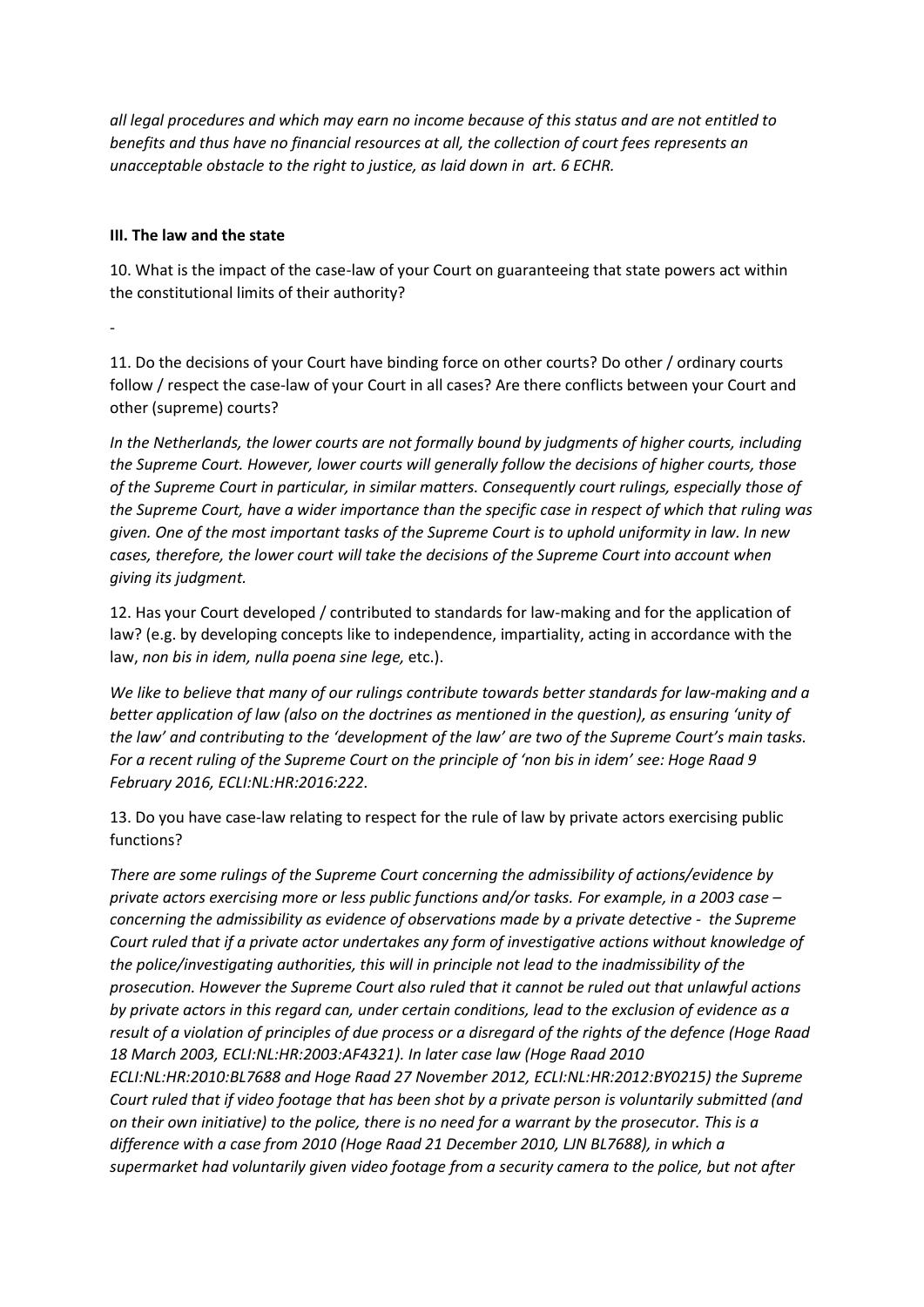*the police had first asked for it. In that case, the prosecutor did require a warrant. Furthermore, the Supreme Court ruled in its judgment of 2012 that video images are considered personal data under the Data Protection Act. This law provides a basis for voluntary disclosure to the police for the purpose of prevention, investigation and prosecution of criminal offenses.*

14. Are public officials accountable for their actions, both in law and in practice? Are there problems with the scope of immunity for some officials, e.g. by preventing an effective fight against corruption? Do you have case-law related to the accountability of public officials for their actions?

*Where the criminal liability of public authorities and public officials is concerned, in the Netherlands the following distinction can be made. In the first place, Title XXVIII of the Penal Code contains several Serious Offences Involving Abuse of Office ("ambtsmisdrijven"). These are serious offences which can only be committed by public authorities and public officials. Two of these offences have an obvious connection with the political-administrative activities of public authorities; the others are, however, closely related to ordinary offences, albeit that they can only be committed by public officials. Except for these specific offences involving abuse of office, one general penal provision is also relevant for the criminal liability of public authorities and officials, i.e. Article 51 of the Penal Code, concerning the criminal liability of legal entities (also see Hoge Raad 26 April 2016, ECLI:NL:HR:2016:733 in this regard). As public authorities may at the same time be legal entities or organs of a legal entity, this provision is – up to some extent – also relevant for the criminal liability of public authorities.* 

*Already before 'Volkel' ruling (Hoge Raad 25 January 1994, NJ 1994, 598) there had been a number of decisions by the Supreme Court with regard to criminal prosecution of decentralized governmental bodies. In this case law, two criteria had emerged. First, if a government body was not a `public body' ("openbaar lichaam") in the sense of Chapter 7 of the Dutch Constitution, it can be prosecuted. Secondly, public bodies (in the sense of Chapter 7 of the Dutch Constitution) can be prosecuted with regard to activities that are not performed as part of their `public tasks'. Regarding both of these criteria there turned out to be considerable demarcation difficulties. Whether a government body is a public body `in the sense of Chapter 7' is sometimes difficult to establish. Whether a certain activity is part of the `official' or `public' tasks has always been a vexed question, but is felt to have become more complicated since come government tasks have been privatised. If the government itself acts in a commercial manner, it is difficult to see why it cannot always be treated in the same manner as private companies and/or individuals.* 

*The Supreme Court has in its case law (considerably) limited the criminal liability of public authorities. Thereby a distinction is made between the criminal liability of the State and that of the other legal entities under public law. In its 'Pikmeer II' ruling, the Supreme Court ruled that local authorities are no longer immune to criminal law (Hoge Raad 06 January 1998, AB 1998, 306; esp. ground 5.5). In this particular ruling, the Hoge Raad decided that in order to decide whether a public task was involved, the court has to consider the legal framework. If a certain task is attributed exclusively - i.e., as the Hoge Raad stipulates explicitly, exclusively according to the law, not in fact - to public officials, this is an obstacle to criminal prosecution. Examples of such tasks can be found in the area of law enforcement, but also the provision of permits and the distribution of passports are tasks that legally cannot be performed by others than government officials.*

*Another interesting case regarding this matter, is the ruling by the Supreme Court concerning the criminal liability of a local Amsterdam politician for inciting discrimination and hatred against gay people (Hoge Raad 16 December 2014, ECLI:NL:HR:2014:3583). This politician said on television that gay people were deviants and that they should be 'booted out'. The Supreme Court ruled that while*